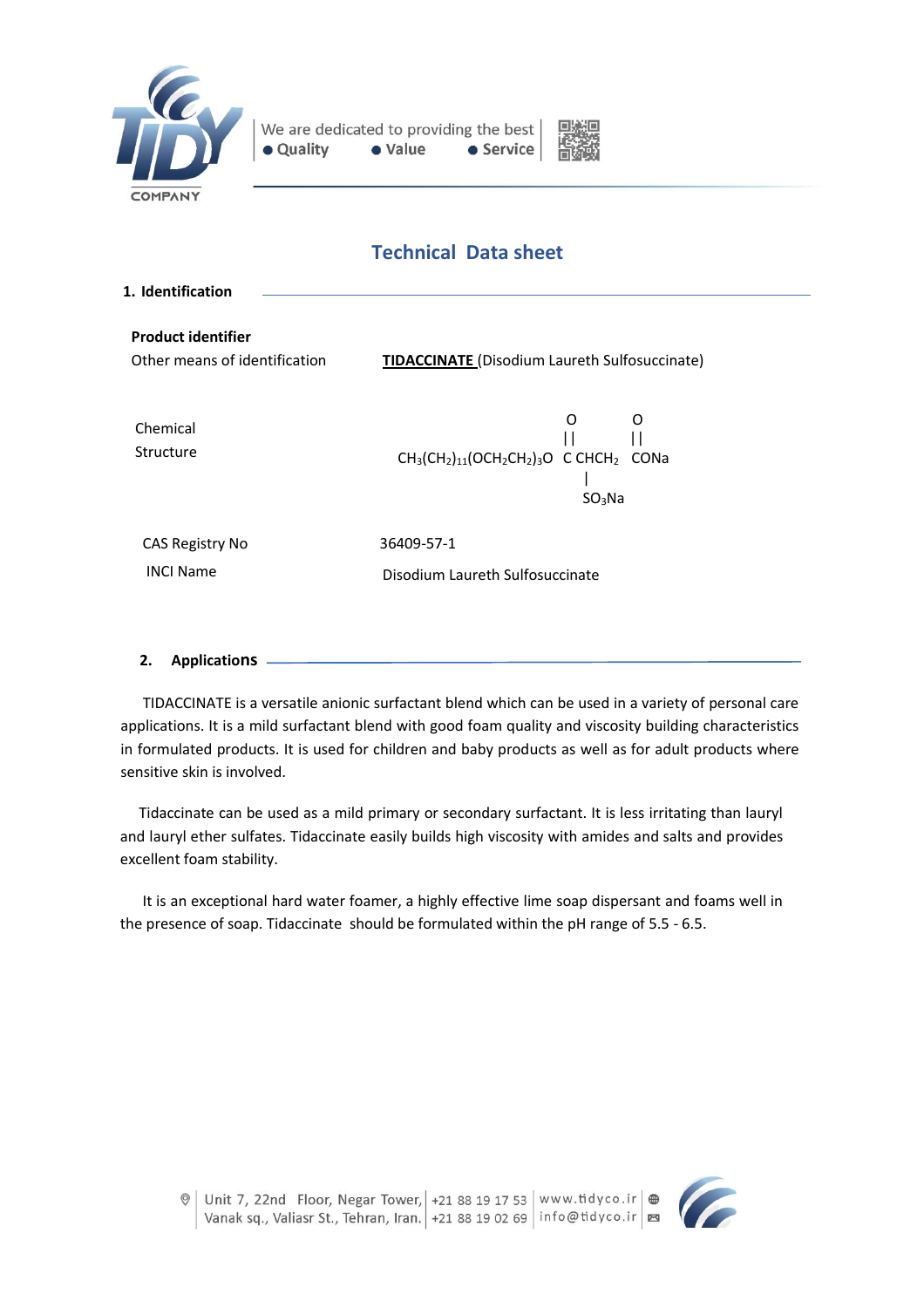



### **3. Typical Properties**

| <b>Typical Properties</b>    |               |  |  |
|------------------------------|---------------|--|--|
| Appearance at 25°C           | Clear liquid  |  |  |
| Actives (EW 550), %          | $32.0 - 35.0$ |  |  |
| pH, 10% aqueous              | $5.5 - 6.5$   |  |  |
| Cloud Point (as is), °C (°F) | 12 (53)       |  |  |
| Boiling Point, °C (°F)       | >100(212)     |  |  |
| Pour Point, °C (°F)          | 3(37)         |  |  |
| Freeze Point, °C (°F)        | 0(32)         |  |  |
| Solids, %                    | $37 - 40$     |  |  |
| RVOC, U.S. EPA, %            | 0             |  |  |

#### **Environmental Effects**

Product is biodegradable. Additional information available upon request

#### **Health Effects**

Tidaccinate is slightly toxic orally (LD<sub>50</sub>  $\leq$  5g/kg). The product causes mild skin and eye irritation at 10% active.

#### **Storage & Handling**

 Normal safety precautions (i.e. gloves and safety glasses) should be employed when handlingTidaccinate. Contact with the eyes and prolonged contact with the skin should be avoidedwashing thoroughly after handling material. It is recommended that Tidaccinate be stored in sealed containers and kept at a temperature <30°C Avoid freezing or overheating. If material is frozenwarm slowly to room temperature and agitate to ensure material is homogeneous before use. Do not expose this product to temperatures >30°C for an extended period of time.

Tidaccinate(acomponent o LSB)typically display evidence of instability with storage at

 elevatedtemperatures, as indicated by a decrease in pH and an increase in the nonionic content which will increase the viscosity of LSB.Tidaccinate recommended re-test for this product is 6 months from the date of manufacture. After 6 months, we recommend the customer re-analyze to assure product is within specification.

#### **Standard Packaging**

Tidaccinate is available in 200 kg drums (net weight 450 lb/204 kg).

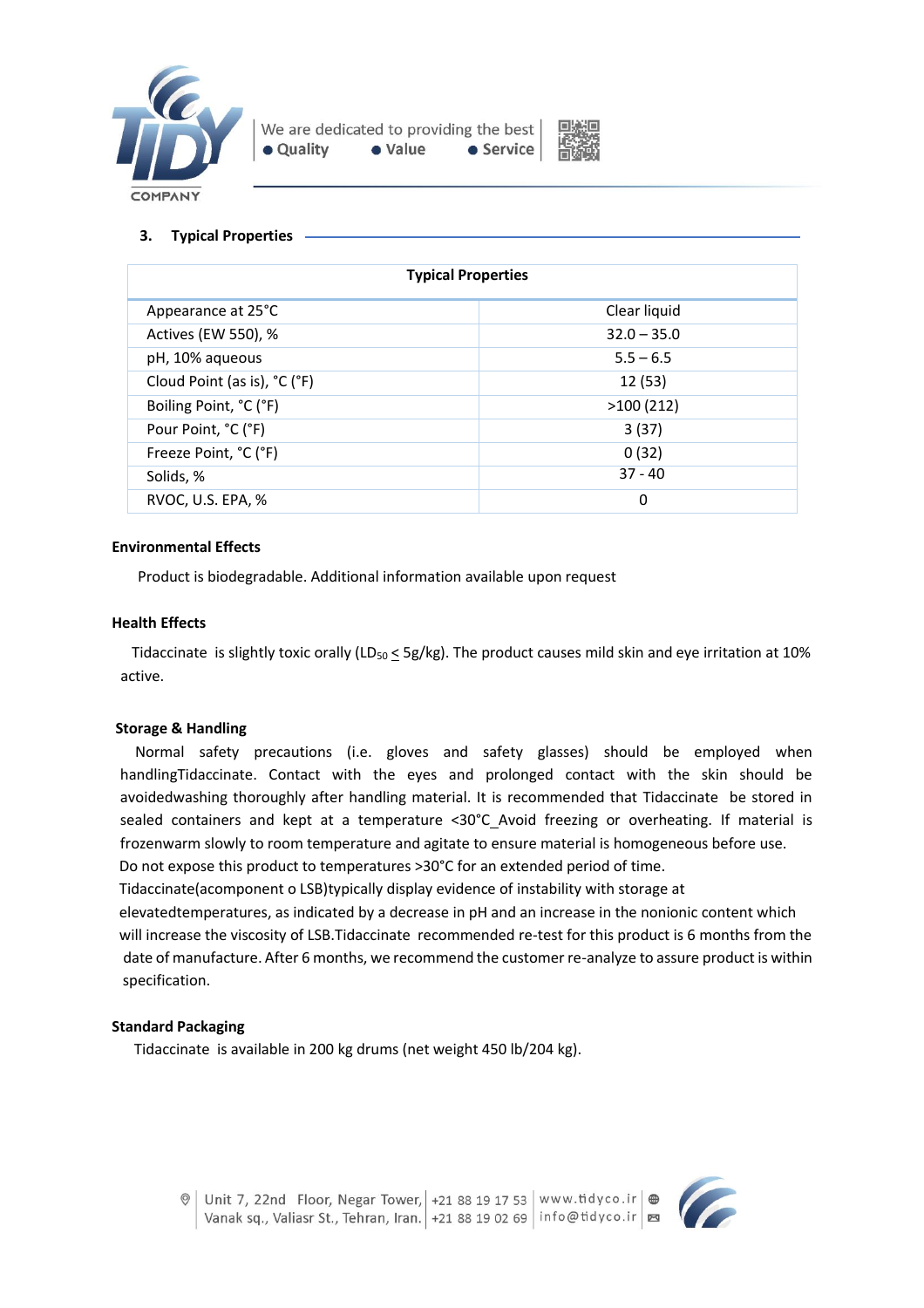



# **Workplace Exposure**

Occupational exposure can occur primarily through skin contact or via inhalation of vapors and mists. Engineering controls, personal protective equipment, and other workplace practices should be used to control these exposures.

| <b>Formulation</b>                                                                                         |                      |                                                                             |  |
|------------------------------------------------------------------------------------------------------------|----------------------|-----------------------------------------------------------------------------|--|
| MILD, AMIDE-FREE, CLEAR BODY WASH (#1081)<br>This clear body wash provides creamy foam and nice after-feel |                      |                                                                             |  |
| Ingredients                                                                                                | Wt, % (as is)        | <b>Function</b>                                                             |  |
| Phase 1<br>Deionized water                                                                                 | q.s. to 100.0        | Carrier                                                                     |  |
| Phase 2<br>Tidapon<br><b>TIDACCINAT</b><br><b>Tisane</b>                                                   | 28.9<br>18.9<br>10.0 | Primary<br>Surfactant<br>Secondary<br>surfactant<br>Secondary<br>Surfactant |  |
| Phase 3<br>Glyceryl Caprylate/Caprate                                                                      | 2.0                  | Viscosity<br>Modifier<br>Foam<br>Stabilizer                                 |  |
| Phase 4<br><b>DMDM Hydantoin</b><br>Citric Acid<br>Fragrance and Dye                                       | 0.25<br>q.s<br>q.s   | Preservative<br>pH Adjuster<br>Additives                                    |  |

#### **Mixing Procedure**

 Into a suitable vessel equipped with mixing capabilities, add Deionized Water. Start agitating. Mix well until homogeneous. Add Tidaccinate . Mix until clear. Add DMDM Hydantoin, Fragrance and Dye. Adjust pH with Citric Acid if necessary

| <b>Physical Properties</b> |                   |  |  |
|----------------------------|-------------------|--|--|
| Appearance at 25 °C        | Clear             |  |  |
| pH (as is)                 | $5.5 - 5.7$       |  |  |
| Viscosity at 25°C, cps     | $25,000 - 27,000$ |  |  |

#### **Product Stewardship**

This product bulletin has been written in accordance with ACC's Product Stewardship guidelines.